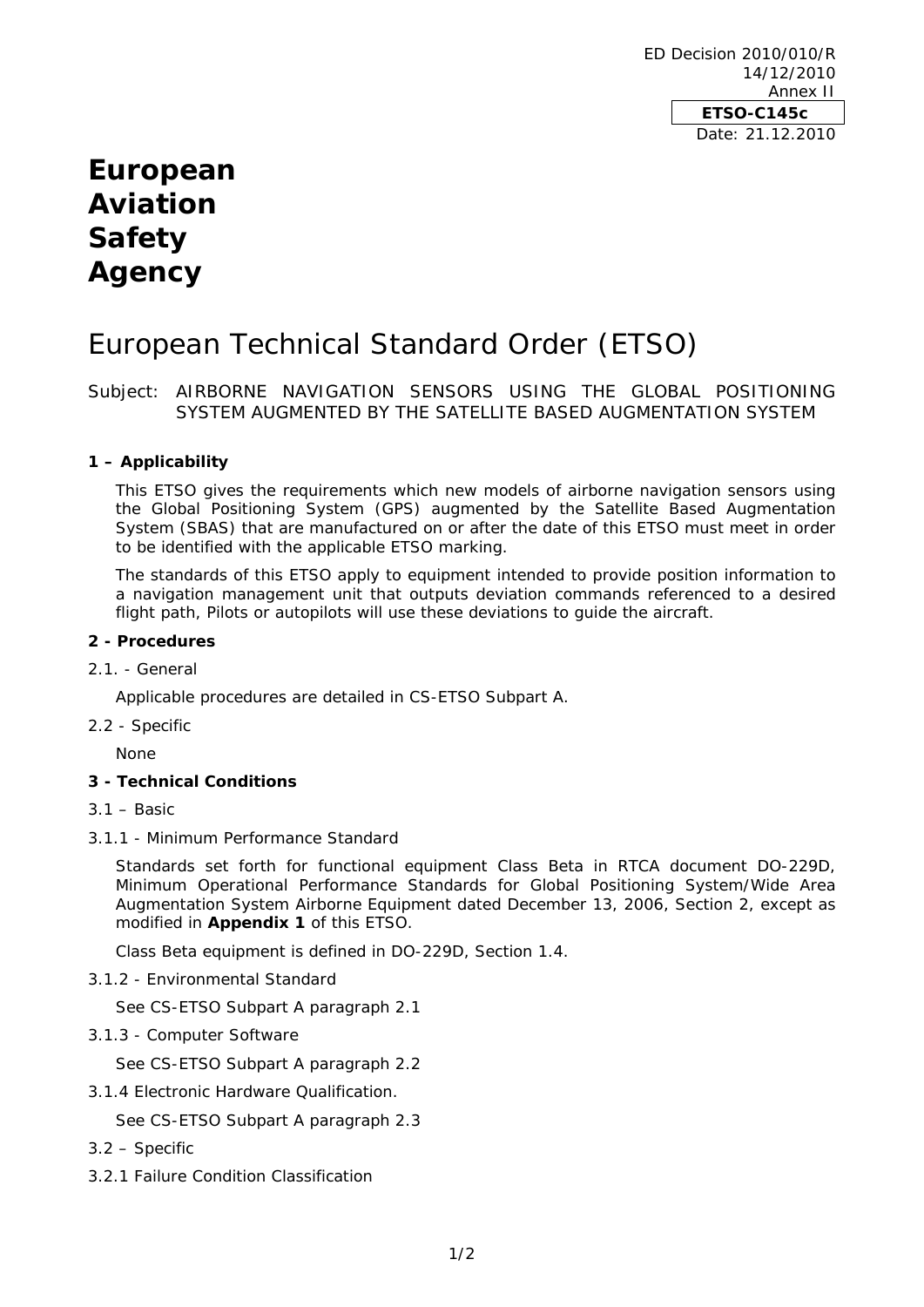See CS-ETSO Subpart A paragraph 2.4

Failure of the function defined in paragraph 3.1.1 of this ETSO is a:

· *Major* failure condition for loss of function and malfunction of en route, terminal, approach lateral navigation (LNAV), and approach LNAV/vertical navigation (VNAV) position data,

· *Major* failure condition for loss of function of approach localiser performance without vertical guidance (LP), and approach localiser performance with vertical guidance (LPV) position data, and

· *Hazardous* failure condition for malfunction of approach (LP and LPV) position data.

3.3. - Functional qualifications.

None

## **4 - Marking**

#### 4.1 - General

Marking is detailed in CS-ETSO Subpart A paragraph 1.2

## 4.2 – Specific

At least one major component must be permanently and legibly marked with the operational equipment class as defined in Section 1.4.2 of RTCA document DO-229D (e.g., Class 2). A marking of Class 4 indicates compliance to Delta-4 requirements. The functional equipment class defined in Section 1.4.1 of RTCA document DO-229D (e.g. Gamma, Delta) is not required to be marked.

It is sufficient to declare the proper functional equipment class in the DDP.

#### **5 - Availability of Referenced Document**

See CS-ETSO Subpart A paragraph 3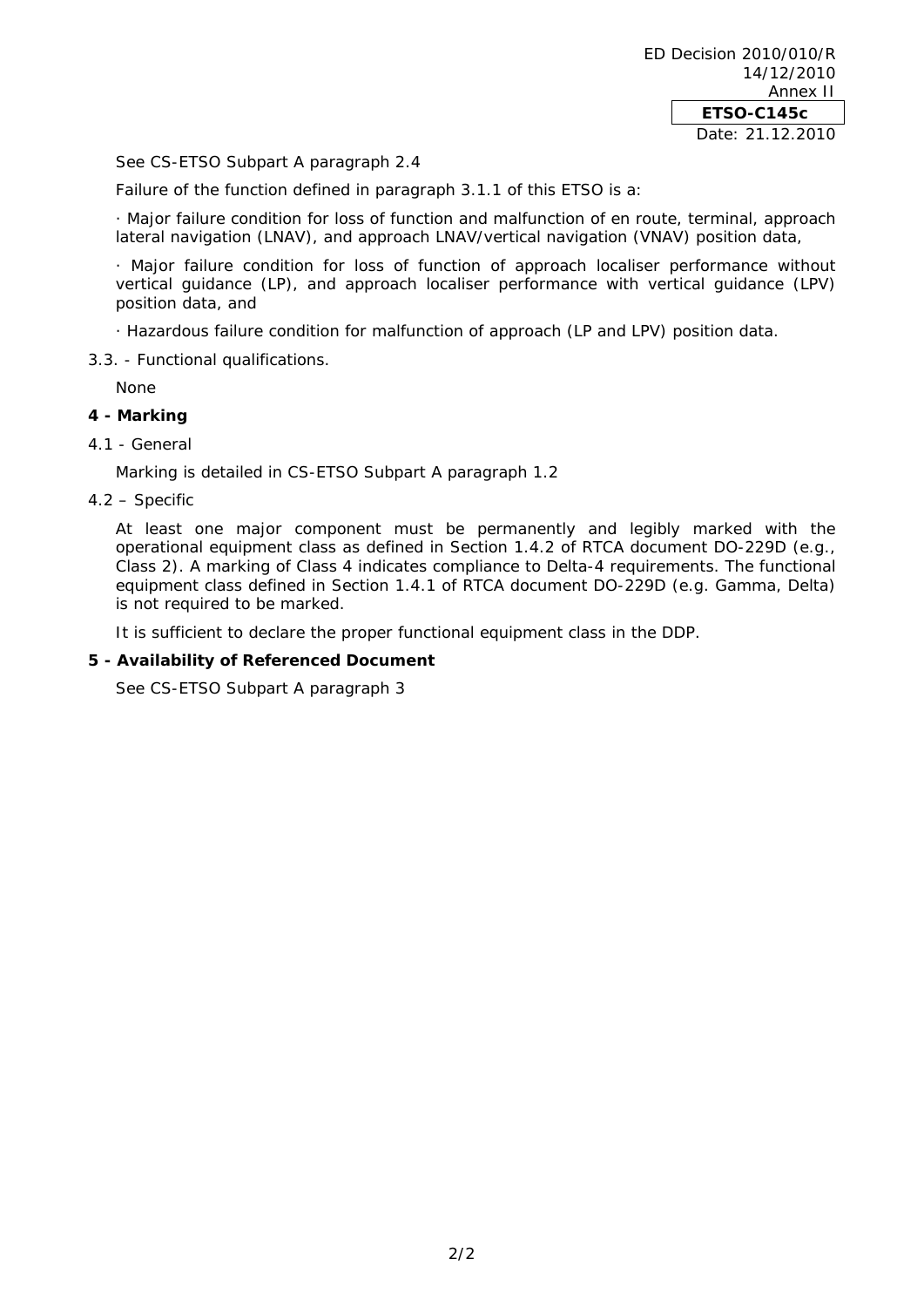## **APPENDIX 1**

#### **MPS for airborne navigation sensors using GPS augmented by SBAS**

1. This appendix prescribes EASA modifications to the MPS for functional equipment Class Beta in RTCA document DO-229D, Section 2. Operational Class 3 equipment already complies with the MPS changes below. These MPS changes apply for operational Class 1 or Class 2 equipment only.

## **a Section 2.5**

## **Section 2.5.6.1, Scenario #1, Step 3)**

Change step 3) to read: "Broadband external interference noise ( $I_{Ext}$ <sub>Test</sub>) of spectral density equal to -170.5 dBm/Hz at the antenna port."

## **Section 2.5.6.1, Scenario #2, Step 4)**

Change step 4) to read: "Broadband external interference noise ( $I_{Ext, Test}$ ) of spectral density equal to -170.5 dBm/Hz at the antenna port."

## **Section 2.5.8.2, Requirement 1), Item a)**

Change item a) to read: "The broadband external interference noise ( $I_{Ext, Test}$ ) of spectral density equal to -170.5 dBm/Hz at the antenna port."

#### **b Appendix C, Figure C-2, In-Band and Near-Band Interference Environments**

Replace Figure C-2 with the following: